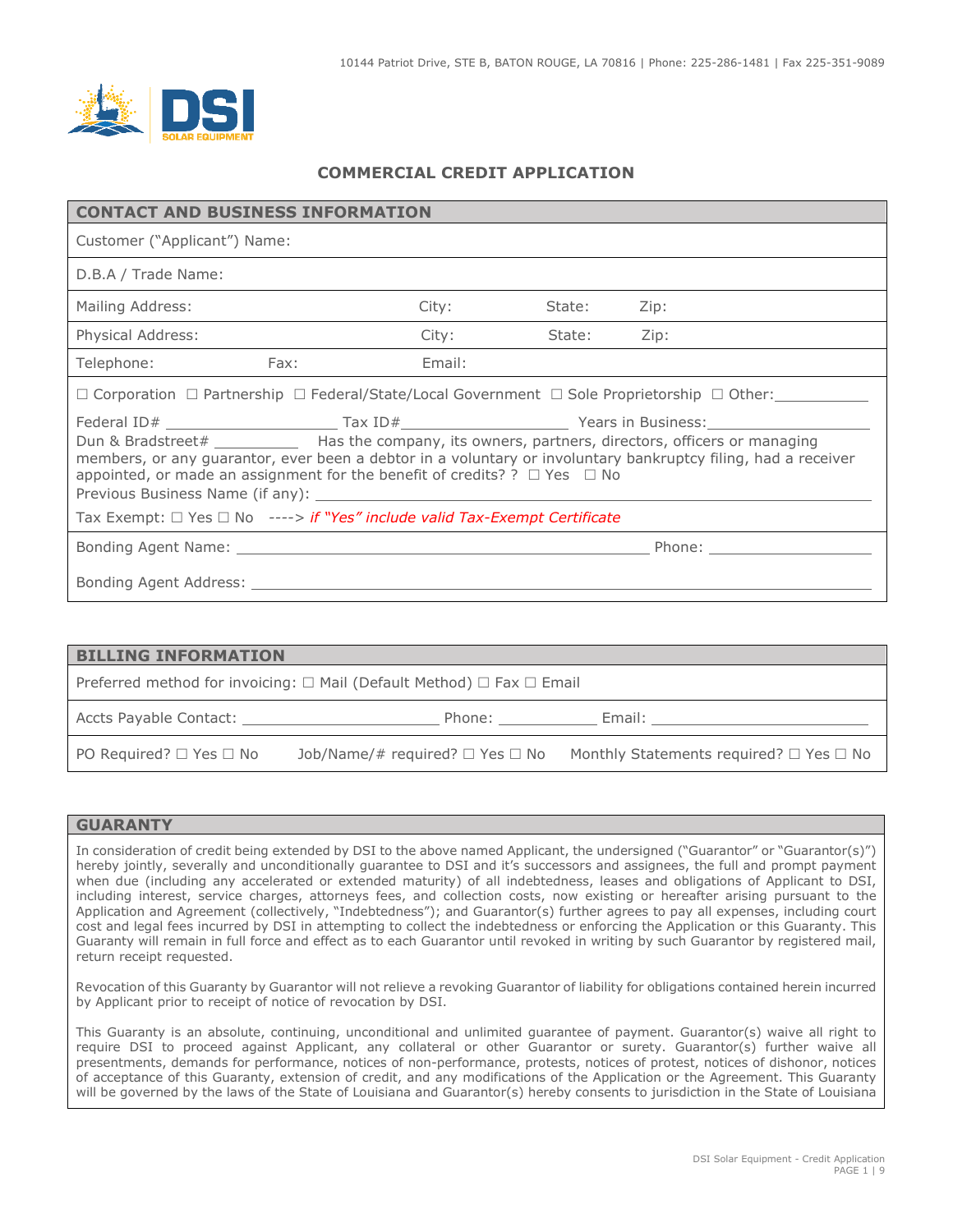with venue in East Baton Rouge Parish, State of Louisiana. Guarantor(s) agrees to the representations made in the Application and the terms of the Agreement above.

Guarantor hereby consent(s) to DSI's use of a consumer credit report on the undersigned in order to further evaluate the credit worthiness of the Guarantor in connection with the extension of credit to Applicant as contemplated in this Agreement. The undersigned hereby authorize(s) DSI to obtain and utilize a consumer credit report on the undersigned from time to time in connection with the extension or continuation of the business credit represented by this Agreement and the credit application. The undersigned(s) as (an) individual(s) hereby consent(s) to the use of such credit report consistent with the Federal Fair Credit Reporting Act as contained in 15 USC δ 1681 et seq.

Guarantor's Signature: The Suarantor's Name Printed: The Signature: Date: Date:

SSN: Physical Address: .

Witness Signature: \_\_\_\_\_\_\_\_\_\_\_\_\_\_\_\_\_\_\_\_\_\_\_\_\_\_Witness Name Printed: \_\_\_\_\_\_\_\_\_\_\_\_\_\_\_\_\_\_\_\_\_\_\_\_\_Date: \_\_\_\_\_\_\_

#### **TERMS AND CONDITIONS**

This Application for Credit and Contract ("Application") is submitted by the undersigned ("Applicant") for the purpose of obtaining an open charge account with DSI Solar Equipment and its affiliates and divisions (collectively, "DSI"). All representations made by Applicant herein are accurate, complete, and truthful to the best of the Applicant's knowledge and belief. In consideration of this Application being approved and credit extended by DSI on open account to Applicant, Applicant agrees to be bound by the following terms of DSI ("Agreement"):

- 1. **DEFINITIONS**. The term "Agreement" shall mean this agreement, all pages, front and back. The term "Equipment" shall reference and mean all pieces of equipment referenced in this Agreement as well as all attachments or parts rented or sold to Lessee. The term "manual" shall mean any operating manual, safety manual, or other information provided by the Equipment manufacturer. The term "DSI" shall include DSI Solar Equipment, LLC and any of its subsidiaries, related entities, divisions, or controlled affiliates.
- 2. **APPLICATION.** This Application is for extended credit and/or an open account for the purchase and/or rental of parts, services, machine sales, and rentals. All such purchases and/or rentals are made subject hereto unless other terms are subsequently agreed upon by DSI in writing.
- 3. **VENUE, JURISDICTION, CHOICE OF LAW, JURY WAIVER**. This Agreement shall be construed under Louisiana law. Lessee agrees that the sole and exclusive venue for any dispute arising from or relating to this Agreement is East Baton Rouge Parish, except that DSI, in its sole discretion, may file suit in the parish or county of Lessee's domicile or where the transaction occurred. Lessee agrees to waive any right to a trial by jury in any proceeding arising from or relating to this Agreement. As a condition precedent to filing a claim or lawsuit as provided in this Article, Lessee agrees to seek arbitration, as its sole and exclusive remedy to resolve any dispute, controversy or claim arising out of or relating to this Agreement, or the breach thereof, and judgment upon the award rendered by the arbitrator may be entered in any court having jurisdiction thereof. Arbitration of any dispute shall be at the sole discretion of DSI and subject to DSI's provision of written consent. The arbitration shall be conducted in Baton Rouge, Louisiana, in accordance with the Construction Industry Arbitration Rules of the American Arbitration Association.
- 4. **AUTHORITY.** Applicant warrants that it is authorized to complete this Application and agrees to its terms.<br>5. **FINANCIAL RESPONSIBILITY.** Applicant, in applying to DSI for credit, specifically consents to DS
- FINANCIAL RESPONSIBILITY. Applicant, in applying to DSI for credit, specifically consents to DSI investigating Applicant's credit history and obtaining credit reports and authorizes the release of Applicant's bank account information for the purposes stated herein. Applicant authorizes DSI to investigate any references listed pertaining to Applicant's credit and financial responsibility.
- 6. **DENIAL.** DSI will have the right to deny any credit application or to deny any additional extension of credit for any reason allowed by law, including, but not limited to, a delinquent balance.
- 7. **INSURANCE**. Lessee is responsible for the full value of loss or damage to the Equipment, regardless of fault, including lost rental income. Lessee shall, prior to delivery of the Equipment and throughout the rental period, maintain Commercial General Liability/Commercial Auto Liability, Physical Damage Insurance, and Workers' Compensation Insurance (if required by law). Commercial General Liability/ Commercial Automobile Liability must name DSI as additional insured with waiver of subrogation and must have a per occurrence limit of at least \$1,000,000. Physical Damage Insurance must cover the full replacement value all Equipment with a deductible acceptable to DSI, name DSI as loss payee, and shall be on an "allrisk" form insuring against all peril's attendant to Lessee's use, maintenance or possession of the Equipment. Lessee shall provide a Certificate of Insurance and shall provide that the issuing companies shall give DSI thirty (30) days written notice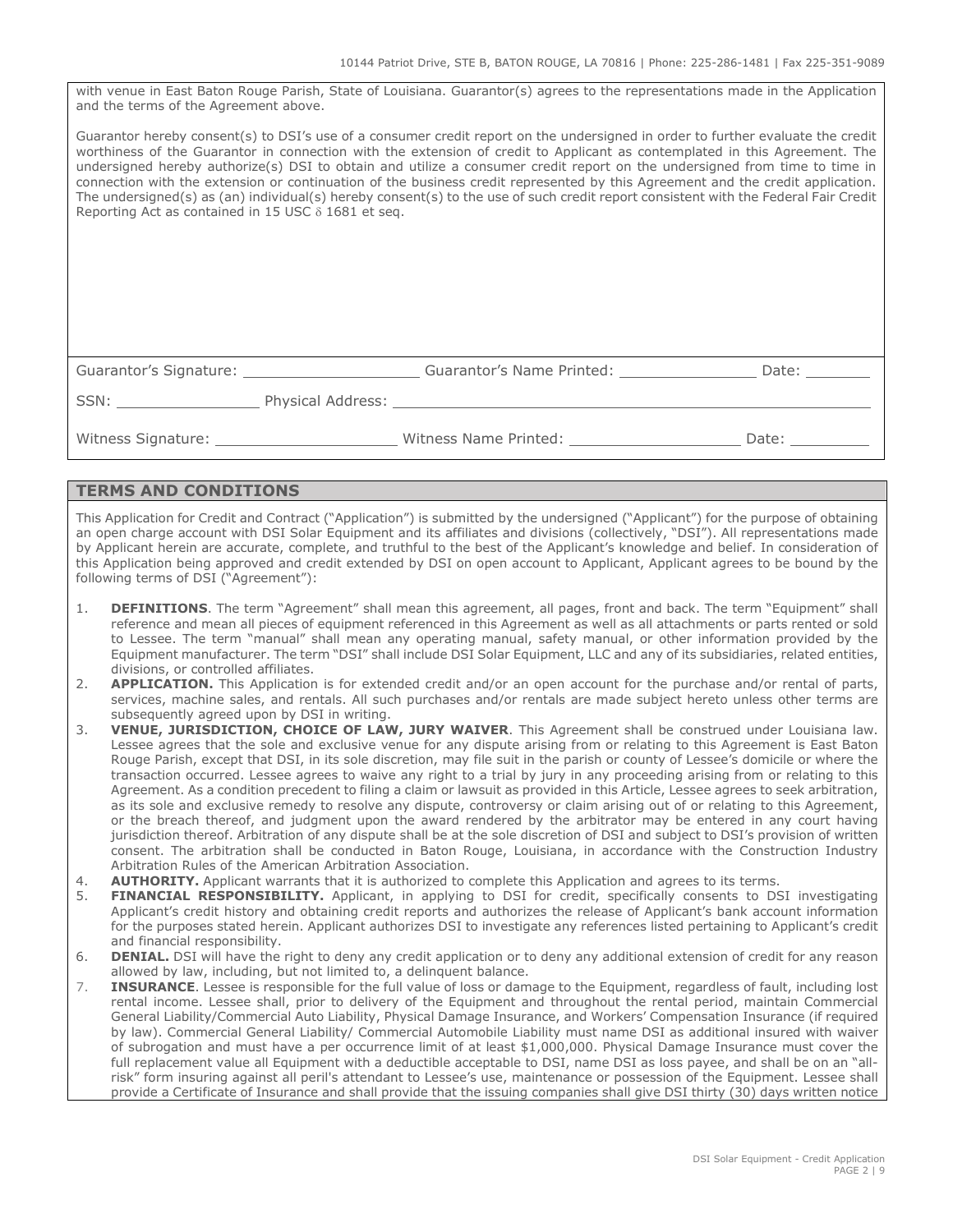prior to any cancellation. Lessee will bear all costs associated with this insurance, including any deductible(s) and any loss or damage not covered by insurance.

- **8. LOSS DAMAGE WAIVER**. In the event proof of acceptable insurance coverage is not provided prior to delivery of the Equipment, Lessee agrees to purchase Loss Damage Waiver (LDW). The LDW charge will be 15% of the gross rental charge. Lessee is not entitled to any refund or credit of Loss Damage Waiver charges invoiced or paid. If LDW is paid, Lessee will not be responsible for loss or damage to the Equipment above \$2,500 per incident from any cause except: (a) overloading or exceeding rated capacity, (b) misuse, abuse, or improper servicing of the Equipment; (c) damage to tires (d) violation of the manual; (e) disappearance or wrongful conversion; (f) damage to glass; or (g) damage resulting from Lessee breach of any provision of this Agreement. **LDW IS NOT INSURANCE** and only applies to physical loss or damage to the Equipment. Regardless of and in addition to any LDW, Lessee must maintain Commercial General Liability / Commercial Automobile Liability and Workers' Compensation insurance pursuant to the requirements above.
- **9. RENTAL PERIOD, CALCULATION OF RENT.** The rental period begins when the Equipment leaves DSI's possession and ends when the Equipment is returned to DSI in good condition or is put in good condition by DSI. No deduction shall be made for Sundays, holidays, time in transit, or any period the Equipment is not in use. A rental day is 24 hours. Any rental period less than 24 hours shall constitute a full rental day. A rental week is seven calendar days. A rental month is four weeks (there are 13 rental months in a calendar year). All rental rates are based on 8 hours of Equipment use per day, 40 hours per rental week and 160 hours per rental month. If the Equipment is used more hours than allotted, an overtime rate will apply. Lessee agrees to immediately notify DSI if Equipment is used more than the allotted hours in any rental period(s) and to permit DSI to inspect its records upon request. Lessee shall pay all drayage charges, all taxes associated with the Agreement, including but not limited to sales tax, use tax, tax on damage repairs, fuel taxes, or any other levied taxes, and any recovery fees/surcharges as required or permitted by law. Lessee shall hold DSI harmless against any liability or expense resulting from Lessee's failure to pay taxes or file tax returns.
- **10. GOODS SOLD.** Any option to purchase the Equipment must be in a separate written contract, signed by authorized officers of both DSI and Lessee. If goods are sold as part of this Agreement, the goods that are sold shall be clearly identified on the face of this Agreement. If goods are defective, the buyer's sole remedy from DSI, and DSI's sole obligation to buyer, is for DSI to use its best efforts to secure repair and/or replacement of the goods pursuant to the existing manufacturer's warranty. As to these goods, DSI PROVIDES NO OTHER WARRANTIES, EITHER WRITTEN, ORAL, IMPLIED OR STATUTORY, PARTICULARLY NO IMPLIED STATUTORY WARRANTY OF MERCHANTABILITY OR FITNESS FOR PARTICULAR PURPOSE. Returned goods shall be subject to a reasonable restocking charge.
- **11. TERMS AND REMEDIES.** Except for extended term agreements, invoices are payable upon receipt and Lessee agrees to pay the amount due within thirty (30) days of the invoice date. Balances that are unpaid beyond 30 days of the date of the invoice will be subject to a finance or interest charge per month at the highest rate allowable by law. Lessee's account will be delinquent when any part of the account is 30 days past due. DSI reserves the right to apply payments at its discretion. DSI may, at its option and without notice, raise or allow charges more than any credit limit granted. Lessee understands it is responsible for all charges to the account. Lessee shall be liable for all costs and fees, including attorney and/or collection agency fees and expenses, incurred in pursuit and/or collection of any amounts past due, including interest charges. DSI shall have all remedies provided in this Agreement, at law or equity, including but not limited to the right to sue for damages, collection of unpaid rent or other charges, repossession, and consequential damages for Lessee's breach of this Agreement. All remedies provided to DSI in this Agreement are cumulative, and the exercise of any one remedy by DSI shall not affect DSI's right to exercise any other remedy. Termination of this Agreement shall not affect DSI's right to pursue any remedy provided here or at law or equity. If at any time DSI, in its sole discretion, determines that the Equipment is being used beyond its capacity, improperly maintained, damaged, or that DSI's rights to the Equipment are endangered, or if Lessee defaults on any term or condition set forth in this Agreement, DSI may: (a) demand return of the Equipment and Lessee shall return the Equipment to DSI within 72 hours of such demand; or (b) promptly repossess the Equipment, lock up or remove the Equipment from the job site, and immediately terminate this Agreement without demand or notice to Lessee. DSI will deem Lessee's failure to timely return Equipment as theft. Lessee grants DSI the right to enter the premises where the Equipment is located for the purpose of taking possession of the Equipment.
- **12. MISC. FEES AND CHARGES**. To the extent other charges apply to this Agreement, including but not limited to permit charges, freight charges, delivery or pick-up charges, fuel charges, supply charges, environmental charges and LDW charges, these charges are not designated for any particular use and are used at DSI discretion. It is agreed that on any account placed in the hands of an attorney for collection or if collected through suit, probate, bankruptcy proceeding or by collection agency, there will be paid, in addition to all other charges, attorneys fees and court costs incurred in collecting said account. All other amounts charged to the Applicant will be due 10 days from the date of the invoice and service charges will be imposed on this account if said amounts are not paid on the date stated on the invoice.
- **13. OPERATION / KNOWLEDGE.** Lessee has studied and understands the manual. Lessee agrees to restrict the use of the Equipment to only its employees, and only those employees who are competent and qualified operators, who are familiar with the Equipment, who understand the manual, and the limitations of the Equipment. Lessee agrees to use the Equipment within its rated capacity, with all safety devices fully operational, and only for purposes for which it was designed. Lessee shall maintain and use the Equipment pursuant to applicable law and regulation. Customer represents and warrants that Customer, and its employees are familiar with and shall always comply with applicable safety regulations, including but not limited to ANSI Safety Requirements for Excavating (ANSI/ASSP A10.12- 1998 (R2016)), OSHA Excavating standards (29 CFR Part 1926, Subpart P), and OSHA Trenching and Excavation Safety (OSHA 2226-10R 2015). Lessee shall not operate the Equipment, and shall notify DSI, if any safety device or label is missing or damaged.
- 14. **EQUIPMENT RETURN AND LESSEE DUTY TO MAINTAIN EQUIPMENT.** Lessee is solely responsible for the Equipment until DSI regains physical possession of the Equipment, regardless of any "call-off". Lessee agrees to return the Equipment in the same condition as when received. If damaged, subject to applicable LDW provisions, Lessee agrees to pay the expenses of returning the Equipment to its original condition, subject to normal wear. This guarantee is unconditional and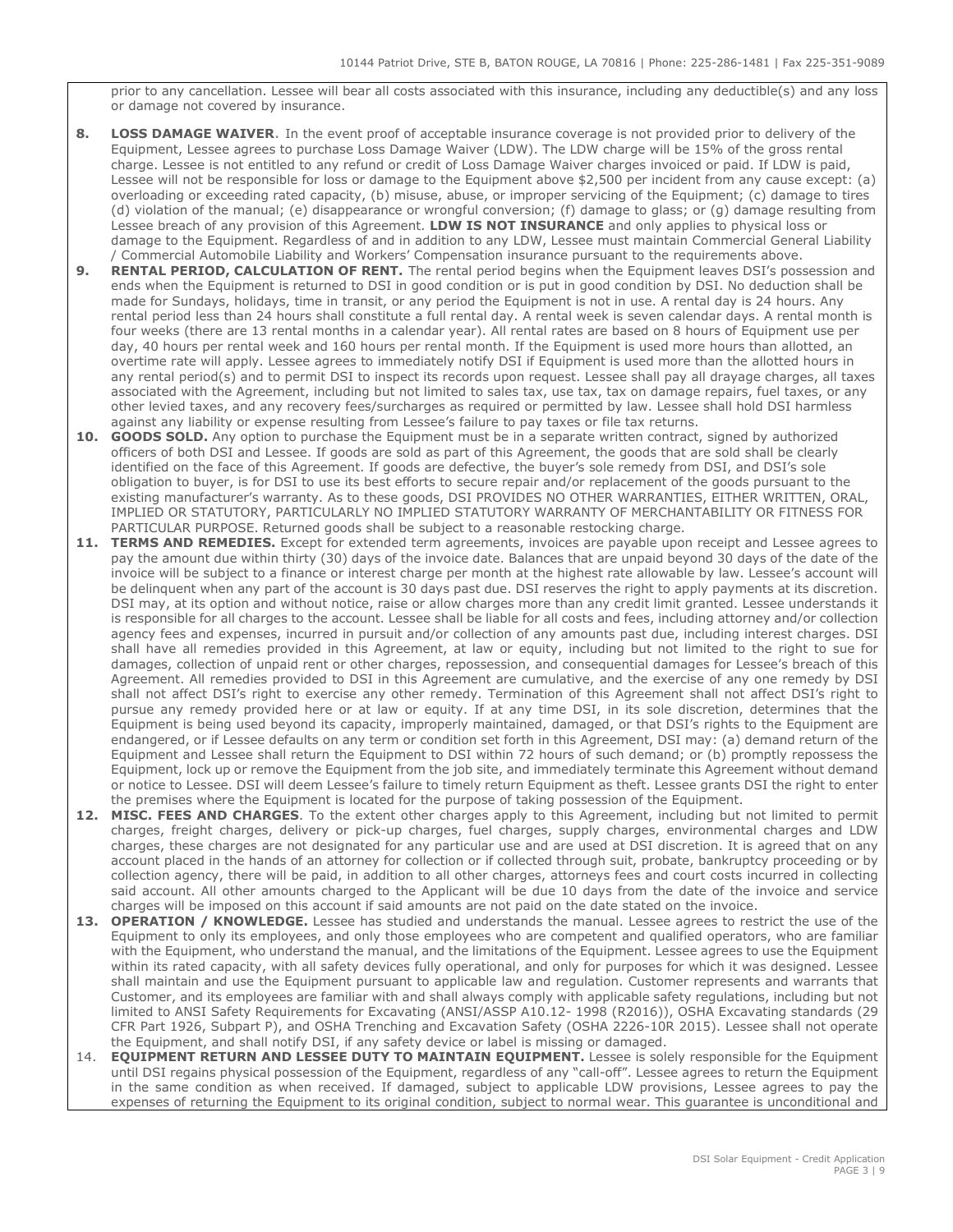may not be excused by theft, act of God, or for any other reason. Lessee agrees, while Equipment is in its possession, to check engine oil, water, tire condition, cooling systems, and fuel each day, and to perform routine preventive maintenance pursuant to the manual. Equipment returned unclean will be cleaned by DSI and a cleaning fee determined at DSI's discretion shall be imposed.

- 15. **REPAIRS.** Lessee will immediately notify DSI of any accidents, failures, or breakdowns involving the Equipment. Lessee expressly agrees all repairs must be conducted only by DSI. The cost of all repairs outside of normal wear and tear shall be borne by Lessee, subject to any applicable LDW provisions, and shall be considered additional rent owed by Lessee. In the event the Equipment requires repair, this Agreement, including the invoicing of rent, shall continue during the repair period.
- 16. **EQUIPMENT LOCATION, JOBSITE AND BOND INFORMATION.** Lessee shall use the Equipment only at the address or for the purpose/project shown on the Front of this Agreement. The Equipment may not be moved without prior written consent of DSI. Upon DSI's request, Lessee shall promptly provide (a) copies of any contracts governing the projects on which the Equipment is used; (b) copies of any payment and/or performance bond(s) issued on said projects; and (c) the name and location of all projects where the Equipment has been used. Lessee agrees to provide any other information requested by DSI.
- 17. **OWNER CONTROL OF EQUIPMENT**. Lessee agrees that DSI shall retain all ownership rights in the Equipment and agrees to execute any financing statements or other documents necessary to disclose and protect DSI's ownership. If necessary, Lessee agrees to subordinate any of its interests arising from this Agreement to any interest that DSI or its lender may have in the Equipment. During this lease, in the event the Equipment is liened for any reason, this Agreement shall immediately terminate and DSI, or anyone acting on DSI's behalf, may take possession of the Equipment. DSI and its agents shall always have free access to the Equipment for any lawful purpose.
- 18. **ASSIGNMENT/SUBLEASE.** Lessee may not assign, sublease, or loan the Equipment. Any act by Lessee in violation of this provision shall be void.
- 19. **HAZARDOUS WASTE.** Lessee agrees that it is familiar with all hazardous waste laws and regulations and all hazards that may be encountered on the job, project, or work on which the Equipment will be used. Lessee shall not expose the Equipment to any hazardous material or waste. In the event of exposure, Lessee shall immediately notify DSI and, if applicable, the appropriate regulatory authority, and have the Equipment removed from such exposure, and completely clean and decontaminate the Equipment, all pursuant to applicable local, state, or federal laws and regulations. If the Equipment cannot be completely cleaned and decontaminated, Lessee shall pay for the full value of the Equipment.
- 20. **TERMINATION.** All orders are subject to Applicant's credit and acceptance of the order by DSI and its suppliers. DSI reserves the right to terminate this Application and Applicant's credit without notice and without liability to DSI for any reason allowed by law, including, but not limited to, breach of this Agreement and Applicant's unsatisfactory credit. Upon such termination, all principal and interest then remaining unpaid on Applicant's indebtedness to DSI will be immediately due and payable, all without demand, presentment, or notice, all of which are hereby expressly waived by Applicant.
- 21. **TAX.** Taxes now or hereafter imposed upon rental, sales or shipments will be added to the purchase or rental price. Applicant agrees to pay all local, state and/or federal taxes or reimburse DSI, if applicable, for any such tax or provide DSI with an acceptable tax exemption certificate.
- 22. **CREDIT.** Credit will be allowed for goods returned with prior written approval by DSI. A deduction will be made from credits issued to cover any handling costs.
- 23. **DISPUTE.** With regards to questions or concerns about Applicant's transactions or any billings, Applicant can contact DSI in writing and in accordance with the contact information provided by DSI in writing. To make a claim relating to or arising out of this Agreement or to dispute any billing invoices or statements, Applicant must notify DSI in writing at the address provided in this paragraph within 60 days of the disputed billing invoice or statement of the date of the facts giving rise to the claim. Any claims or disputes not made withing the 60-day period are waived. All notices to DSI shall be provided to: Attn: Accounting, 10144 Patriot Drive, STE B, Baton Rouge, LA 70816.
- 24. **CHANGES OF INFORMATION.** Applicant will immediately notify DSI of any changes in the information provided in this Application, in the ownership or status of ownership of Applicant, or to the mailing or e-mail address to which DSI sends billing invoices or statements. Applicant also agrees that DSI may update Applicant's billing address if DSI receives information that Applicant's billing address has changed or is incorrect.
- 25. **NOTICE OF NON-WAIVER**. DSI's failure to insist upon strict performance of any provision of this Agreement shall not be construed as a waiver of DSI's right to demand strict performance of all provisions, and Lessee waives notice of demand for strict compliance.
- *26.* **INDEMNIFICATION/HOLD HARMLESS.** *LESSEE AGREES TO INDEMNIFY, DEFEND, AND HOLD HARMLESS DSI AND ANY OF DSI's DIRECTORS, OFFICERS, OR AGENTS (COLLECTIVELY, THE "INDEMNITEE") FROM ANY AND ALL CLAIMS OR DAMAGES (WHETHER SOUNDING IN TORT, CONTRACT, PRODUCTS LIABILITY, STATUTE OR OTHERWISE) ARISING FROM, RELATING TO OR CONNECTED WITH LESSEE'S USE, SELECTION, ACCEPTANCE, REJECTION, TRANSPORTATION, OPERATION, RENTAL, MAINTENANCE, PURCHASE OR POSSESSION OF THE EQUIPMENT, OR FROM EXPOSURE OF THE EQUIPMENT TO HAZARDOUS WASTE OR MATERIAL, INCLUDING BUT NOT LIMITED TO ANY LOSS OR DAMAGE TO THE EQUIPMENT, ANY LOSS, DAMAGE, OR INJURIES TO PERSONS OR PROPERTY, INCLUDING EMPLOYEES, THIRD PARTIES AND THEIR PROPERTY, OR FROM ANY INACCURACY IN OR BREACH OF ANY OF THE REPRESENTATIONS MADE BY INDEMNITY TO LESSEE OR ANY BREACH OR NON- FULFILLMENT OF ANY COVENANT, AGREEMENT, OR OBLIGATION TO BE*  PERFORMED BY INDEMNITEE, AND ANY AND ALL EXPENSES INCURRED IN THE DEFENSE OF SUCH CLAIMS INCLUDING *ATTORNEY FEES AND COSTS. LESSEE ACKNOWLEDGES, UNDERSTANDS AND AGREES ITS OBLIGATION TO INDEMNIFY, DEFEND AND HOLD HARMLESS INDEMNITEE PURSUANT TO THIS AGREEMENT SHALL APPLY REGARDLESS OF WHETHER THE LOSS OR DAMAGE IS CAUSED IN WHOLE OR IN PART BY THE NEGLIGENCE, ACTS, OR OMISSIONS OF INDEMNITEE OR ANY THIRD PARTY. IN NO EVENT SHALL INDEMNITEE BE HELD RESPONSIBLE FOR INJURY, DELAYS, OR DAMAGES, CONSEQUENTIAL OR OTHERWISE, RESULTING BY REASON OF THE CONDITION, FAILURE, OR OPERATIONAL DIFFICULTY OF THE EQUIPMENT, INCLUDING, WITHOUT LIMITATION, LATENT OR OTHER DEFECTS IN THE EQUIPMENT, WHETHER OR*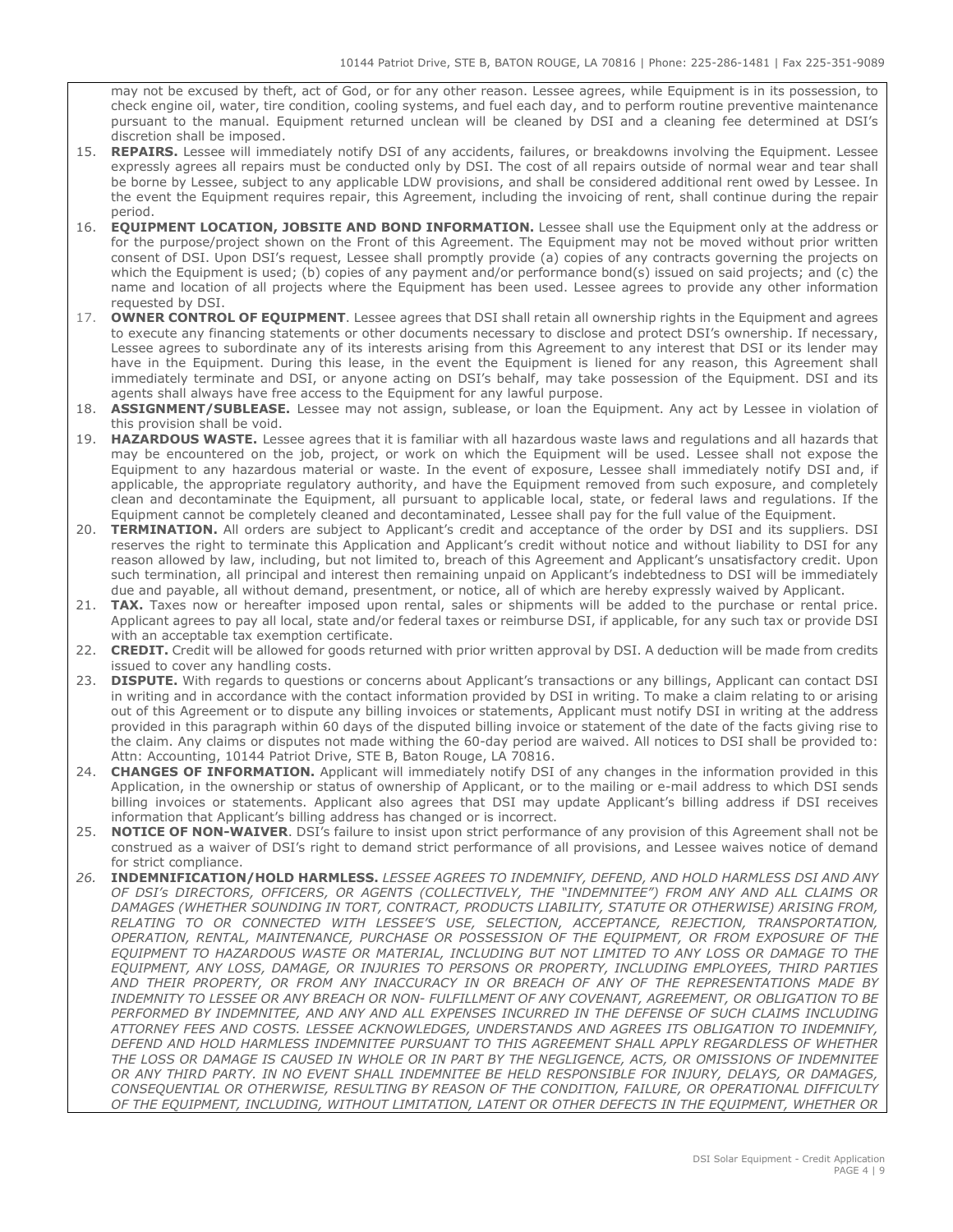*NOT DISCOVERABLE BY INDEMNITEE OR LESSEE, DELIVERY DELAYS, LOSS OR DAMAGE TO THE EQUIPMENT IN TRANSIT OR WHILE IN USE BY LESSEE, STRIKES OR ANY CONTINGENCIES BEYOND THE CONTROL OF DSI, OR ANY OTHER CAUSE. INDEMNITEE SHALL NOT BE LIABLE FOR ANY CONSEQUENTIAL DAMAGE UNDER ANY CIRCUMSTANCE.*

- 27. **WAIVER OF LIABILITY.** In no event will DSI be liable for any special, consequential, indirect, exemplary, or punitive damages whatsoever, including, but not limited to, lost revenue or profits, loss of business or loss of business opportunity, whether or not DSI has been advised of the possibility of such damages. DSI's damages will be limited to repair or replacement, in the sole discretion of DSI, of any product. Applicant agrees that in no event shall DSI be held liable in an amount that exceeds the purchase or rental price paid by Applicant for any product.
- 28. **RIGHT TO LIEN.** DSI reserves the right to file preliminary line notices and/or mechanic's liens for work done in states where these notices are required by state law to protect lien rights.
- 29. **CLASS ACTION WAIVER**. Lessee agrees that any claims or proceedings that it brings against DSI will be conducted on an individual basis, and not on a class-wide, collective, or representative basis, and that any one person's or entity's claims shall not be consolidated with any other claims or proceedings. Lessee will not sue DSI as a class plaintiff or class representative, join as a class member, or participate as an adverse party in any way in a class-action lawsuit against DSI. Nothing in this provision limits Lessee's right to bring an individual claim, action, or lawsuit against DSI.
- 30. **ACCEPTANCE.** Lessee will be deemed to have accepted the provisions of this Agreement, regardless of Lessee signing this Agreement, upon Lessee's acceptance, use, or possession of the Equipment. Lessee's signature will also be deemed acceptance.

**ENTIRE AGREEMENT:** This Agreement constitutes the entire, full, and complete integration of the terms by which Applicant agrees to be bound and supersedes all prior agreements and negotiations between Applicant and DSI. The terms of this Agreement will not be waived, altered, modified, amended, supplemented, or terminated in any manner whatsoever except by a written instrument signed by DSI. Acceptance by the Applicant of credit covered by these terms and conditions, will absent a contrary agreement in writing by DSI, constitute acceptance of these terms and conditions.

**NOTICE:** The Federal Equal Credit Opportunity Act prohibits creditors from discriminating against credit applicants based on race, color, religion, national origin, sex, marital status, age (provided the applicant has the capacity to enter a binding contract): because all or part of the applicant's income derives from any public assistance programs; or because the applicant has in good faith exercised any right under the Customer Credit Protection Act. The federal agency that administers compliance with this law concerning the creditor is the Federal Trade Commission, Division of Credit Practices, 6<sup>th</sup> and Pennsylvania Avenue, NW, Washington, D.C. 20580.

**SECURITY AGREEMENT:** To secure the payment by Applicant of all credit extended by DSI, Applicant grants to DSI and its affiliates an assigned security interest in all equipment and inventory of Applicant, whether now owned or hereafter acquired by Applicant, and all proceeds thereto, purchased with credit from DSI and its affiliates. Applicant authorizes DSI to file financing statements and other documents to maintain perfection in its security interest granted herein.

**AUTHORIZED SIGNATURE AND CONSENT:** The individual completing this Applicant warrants that he/she is authorized to do so and agrees to the above terms and conditions on behalf of Applicant, and that the information provided in this Application is true and accurate. The undersigned hereby consent(s) to DSI's use of a non-business consumer credit report on the undersigned to further evaluate the credit worthiness of the undersigned as principal(s), proprietor(s), officer(s) and/or grantor(s) in connection with the extension of business credit as contemplated in this Agreement. The undersigned hereby authorize(s) DSI to obtain and utilize a consumer credit report on the undersigned from time to time in connection with the extension or continuation of the business credit represented by this Agreement and the credit application. The undersigned(s) as (an) individual(s) hereby consent(s) to the use of such credit report consistent with the Federal Fair Credit Reporting Act as contained in 15 USC δ 1681 et seq.

Authorized Signer's Name (Print)\*: Signature: .

Title: Phone: Email: .

SSN: Note and the SSN: Physical Address:

#### **INSURANCE INFORMATION**

Proof of insurance conforming to the coverage requirements set forth in DSI's standard rental agreement is required. You will be charged for Loss Damage Waiver ("LDW") if you do not provide proof of required property insurance coverage by the invoice due date. *\*See Insurance Requirement Summary for more information.*

Insurance Company: <u>Insurance Company:</u> Insurance Contact: Letterate Contact: Letterate Contact: Letterate Contact: Letterate Contact: Letterate Contact: Letterate Contact: Letterate Contact: Letterate Contact: Letterate C

Contact Phone: Contact Email: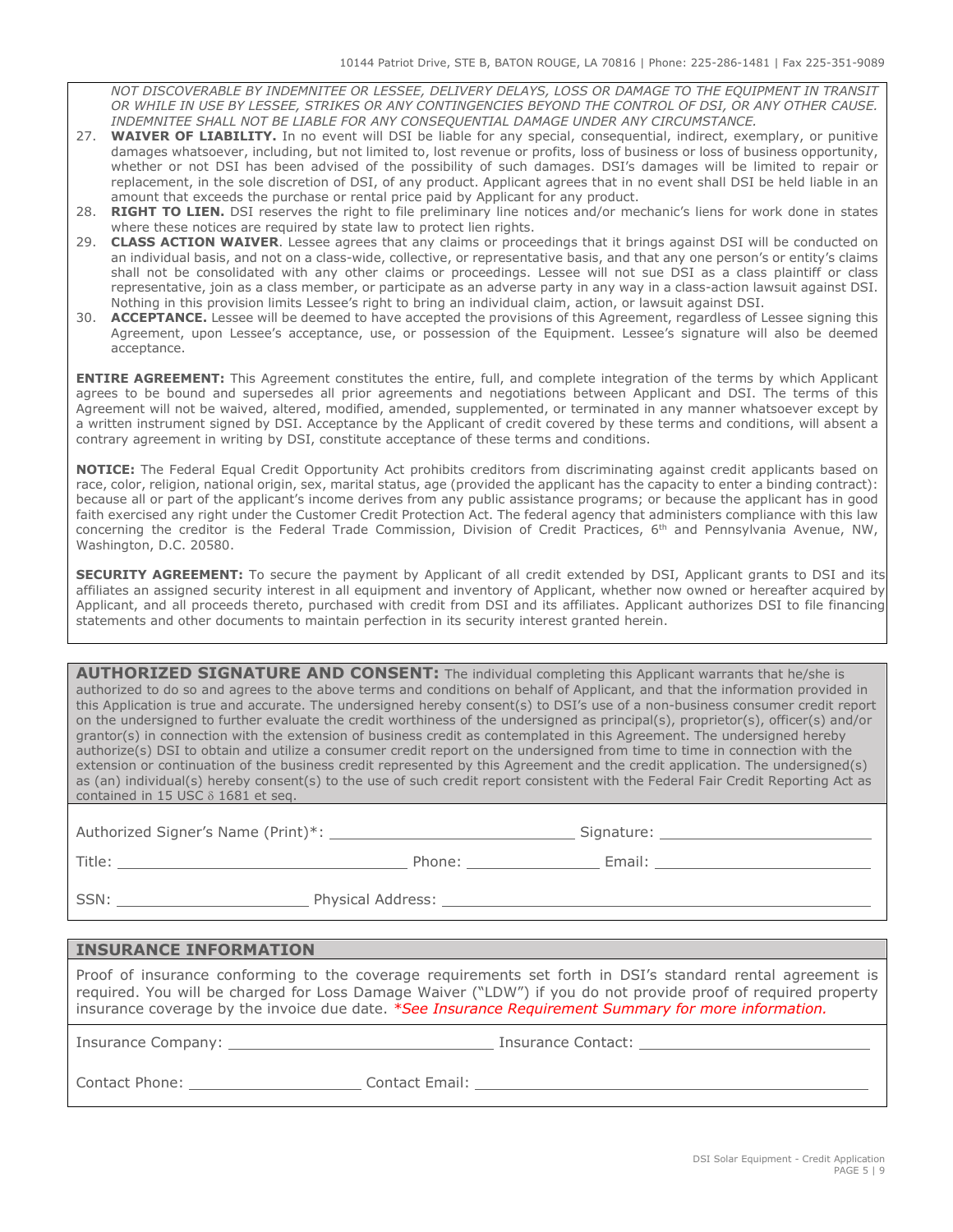| <b>TRADE REFERENCES</b>                            |                     |                                            |  |  |  |
|----------------------------------------------------|---------------------|--------------------------------------------|--|--|--|
| Company, Contact, Email, Phone:                    |                     |                                            |  |  |  |
| Company, Contact, Email, Phone:                    |                     |                                            |  |  |  |
| Company, Contact, Email, Phone:                    |                     |                                            |  |  |  |
|                                                    |                     |                                            |  |  |  |
| DSI SOLAR EQUIPMENT USE ONLY                       |                     |                                            |  |  |  |
| Customer Approved for: □ Cash/COD                  | $\Box$ Net 30 Terms | □ Other Terms: <u>____________________</u> |  |  |  |
| Credit Limit: <u>_____________________________</u> |                     |                                            |  |  |  |
|                                                    |                     |                                            |  |  |  |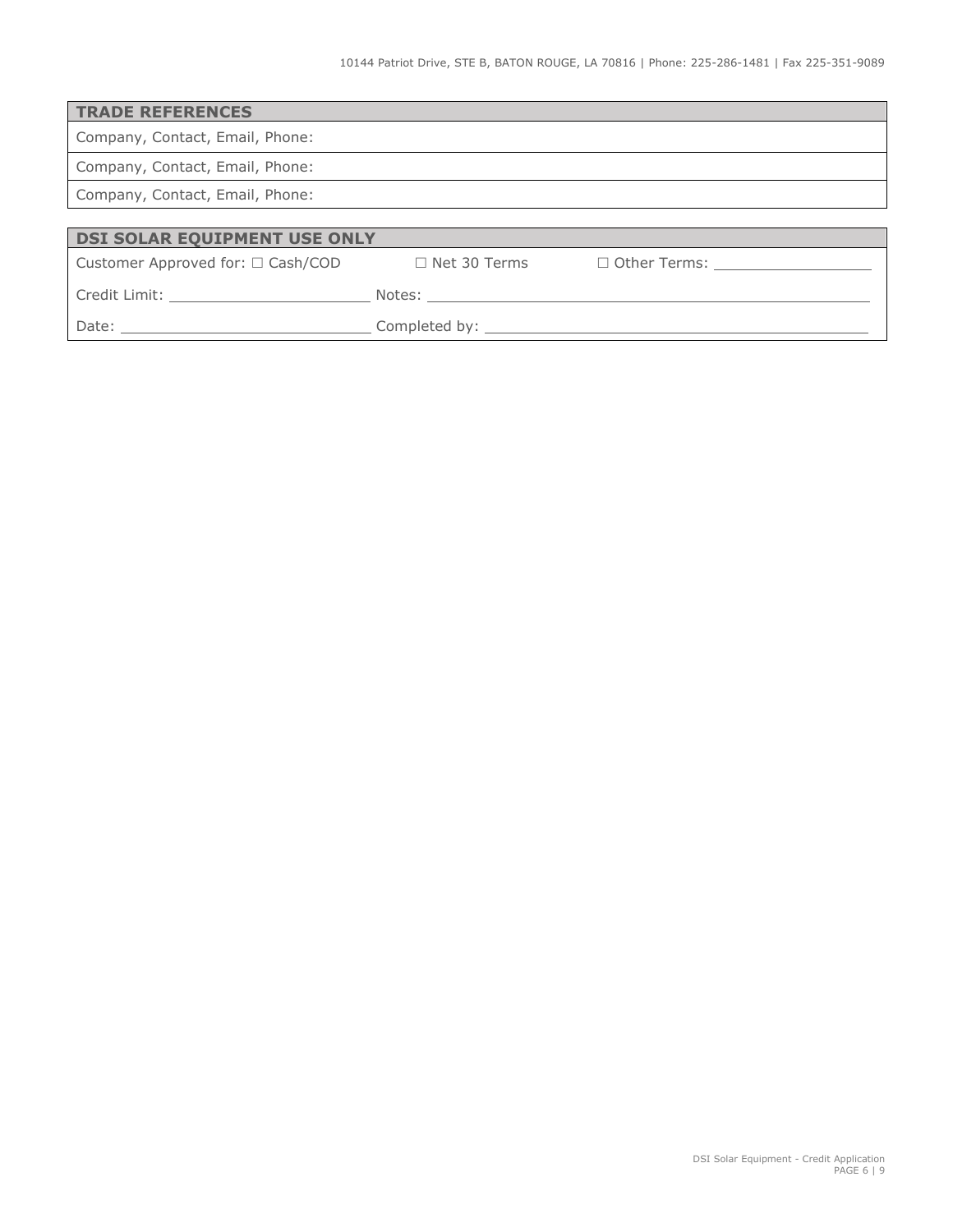

# **INSURANCE REQUIREMENT SUMARRY**

# **COMMERCIAL GENERAL LIABILITY INSURANCE:**

Applicable to All Rental Units

- 1. Covering bodily injury liability and property damage liability with limits of not less than \$1,000,000 combined single limit per occurrence, aggregate limit of \$2,000,000
- 2. be issued by an insurance company with an A.M. Best's rating of AVII or better
- 3. be endorsed to include DSI as Additional Insured
- 4. be endorsed to waive all subrogation against DSI
- 5. be primary and non-contributory

## **AUTOMOBILE LIABILITY INSURANCE:**

Commercial Auto Liability insurance coverage for loss, injury, death, or damage occasioned or caused by, or in any way connected to, the Rented Vehicle. The Customer's Commercial Automobile Liability policy shall satisfy the following requirements:

- 1. covering hired, non-owned, and rented vehicles with a minimum coverage limit of \$1,000,000 combined single limit per occurrence
- 2. be issued by an insurance company with an A.M. Best's rating of AVII or better
- 3. be endorsed to include DSI as Additional Insured
- 4. be endorsed to waive all subrogation against DSI
- 5. be primary and non-contributory with a deductible of less than \$5,000

## **HIRED AUTO PHYSICAL DAMAGE COVERAGE:**

Customer is permitted to retain exposure for damage that would normally be commercially insured herein. It is Customer's intent to self-insure these risks and protect DSI as if commercial insurance were procured as follows. Physical damage coverage to insure the Rented Vehicle against all risks of physical loss or damage for not less than the actual cash value of the Vehicle. Customer's physical damage coverage shall satisfy the following requirements:

- 1. be endorsed to include DSI as Loss Payee
- 2. be in full force and effect throughout the term of the Rental Contract
- 3. be endorsed to provide DSI at least thirty (30) days written notice prior to the policy being altered or cancelled (if not endorsed, Customer agrees to provide notice).

#### *\*THESE REQUIREMENTS MAY BE PROVIDED ON AN ADDENDUM TO THE CERTIFICATE WHEN NECESSARY*

## **GENERAL LIABILITY AND LEASED, RENTED, BORROWED EQUIPMENT:**

1. commercial general liability on an occurrence form for bodily injury liability and property damage liability with limits of not less than \$1,000,000 combined single limit each occurrence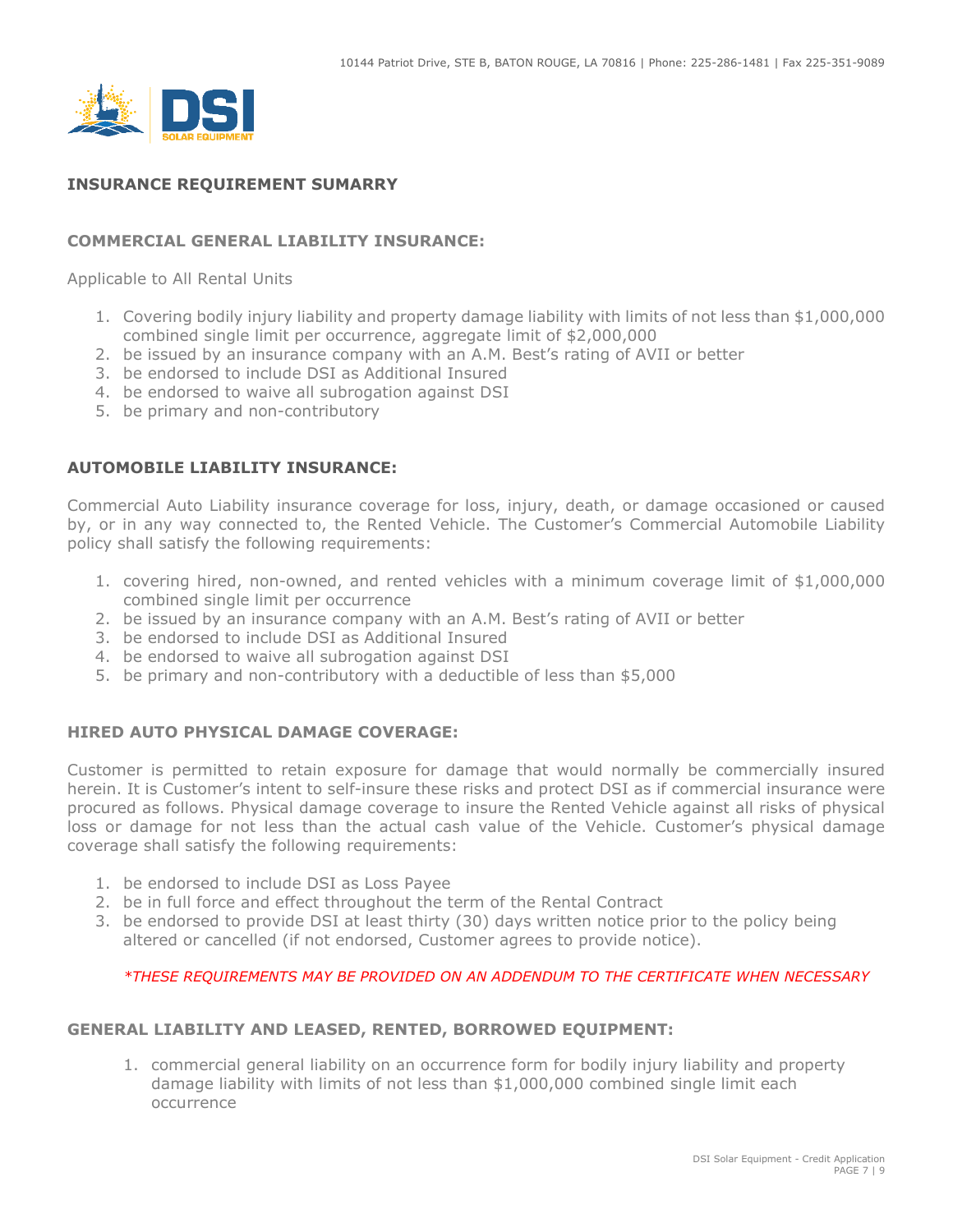- 2. leased, rented, and borrowed equipment with limits no less than the total actual cash value of the equipment being rented. Coverage should be primary and non-contributory
- 3. waiver of subrogation on the general liability in favor of DSI
- 4. both policies should include DSI as an additional insured (general liability) and loss payee (equipment)

## **New customers must finish acceptable evidence of required insurance before equipment is delivered or released**

#### **LIST CERTIFICATE HOLDER AS:**

DSI Energy Solutions, LLC 10144 Patriot Drive, STE B Baton Rouge, LA 70816

Insurance certificates must be included when submitting Credit Application Materials

**Questions regarding coverages and certificates:** DSI Energy Solutions 225-286-1481 or email [equipment@dsienergy.com](mailto:equipment@dsienergy.com)